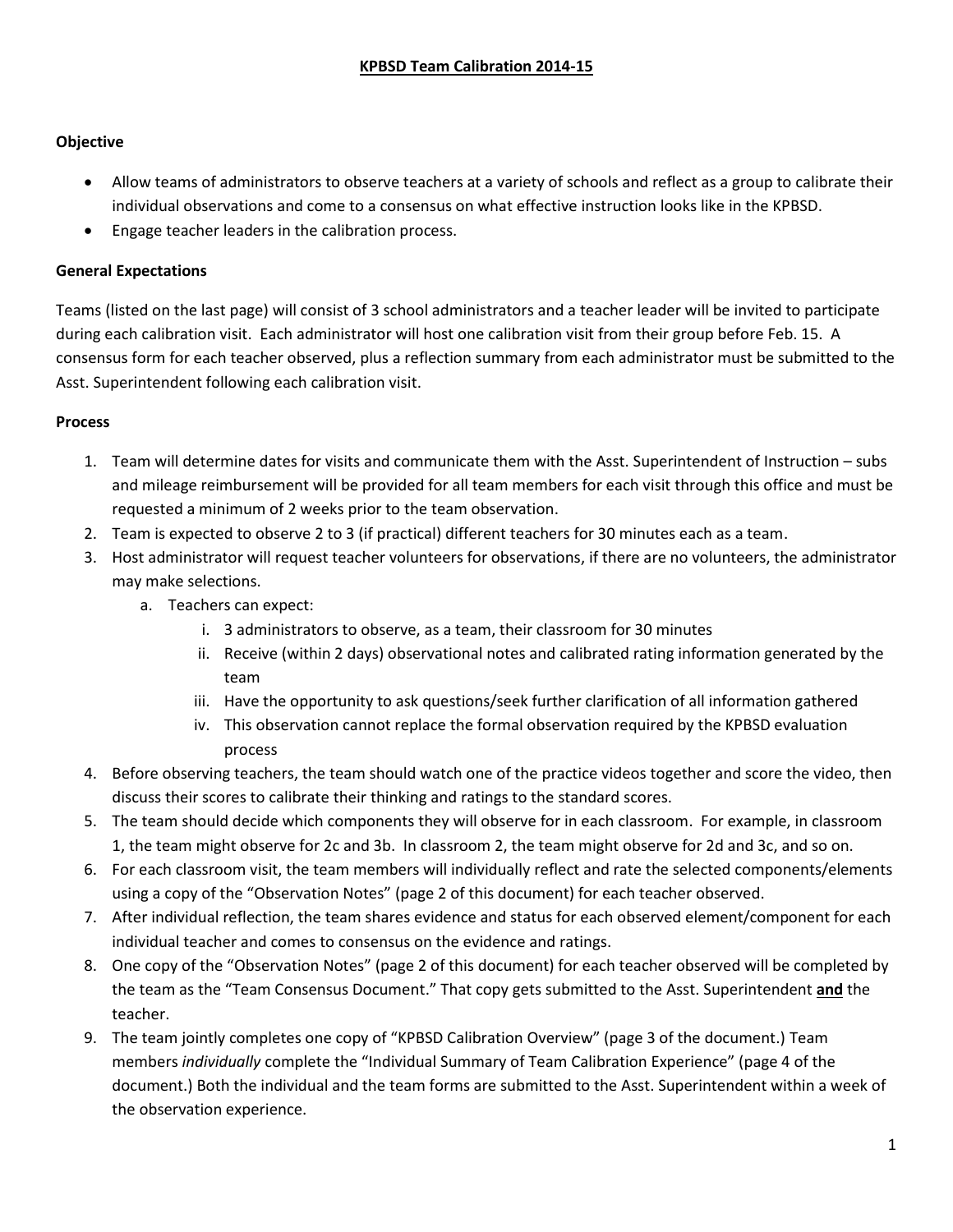## **Observation Notes Document**

- Use this form to collect your individual notes.
- Use a fresh copy of the form as your 'Team Consensus Document' and give one copy to the teacher one copy to the Asst. Superintendent.

| <b>Educator Name:</b>                                     |                 |
|-----------------------------------------------------------|-----------------|
| Subjects(s):                                              | Grade Level(s): |
| Observers:                                                |                 |
| Date:                                                     | Time:           |
| <b>Domain 2: The Classroom Environment</b>                |                 |
| Component 2c: Managing Classroom Procedures               |                 |
| Elements:                                                 |                 |
| Management of instructional groups                        |                 |
| Management of transitions                                 |                 |
| Management of materials and supplies                      |                 |
| Performance of non-instructional duties                   |                 |
| Supervision of volunteers and paraprofessionals           |                 |
| Component 2d: Managing Student Behavior                   |                 |
| Elements:                                                 |                 |
| Expectations                                              |                 |
| Monitoring of student behavior                            |                 |
| Response to student misbehavior                           |                 |
| Evidence:                                                 |                 |
|                                                           |                 |
|                                                           |                 |
|                                                           |                 |
| <b>Domain 3: Instruction</b>                              |                 |
| Component 3b: Using Questioning and Discussion Techniques |                 |
| Elements:                                                 |                 |
| Quality of questions                                      |                 |
| Discussion techniques                                     |                 |
| Student participation                                     |                 |
| Component 3c: Engaging Students in Learning               |                 |
| Elements:                                                 |                 |
| Activities and assignments                                |                 |
| Grouping of students                                      |                 |
| Instructional materials and resources                     |                 |
| Structure and pacing                                      |                 |
| Component 3d: Using Assessment in Instruction             |                 |
| Elements:                                                 |                 |
| Assessment criteria                                       |                 |
| Monitoring of student learning                            |                 |
| Feedback to students                                      |                 |
| Student self-assessment and monitoring of progress        |                 |
| Evidence:                                                 |                 |
|                                                           |                 |
|                                                           |                 |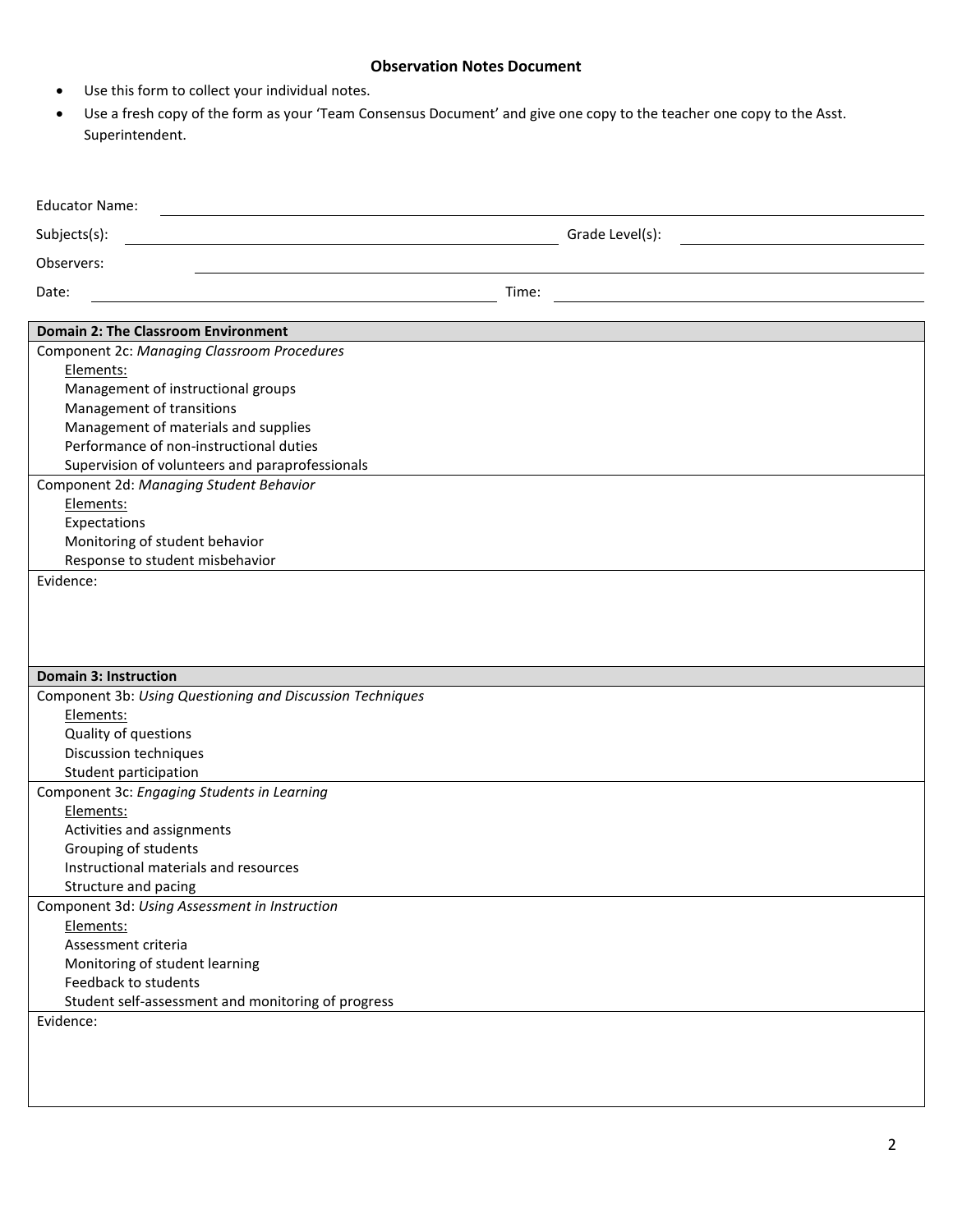| <b>Date of Calibration Visit:</b> |
|-----------------------------------|
|                                   |
| <b>School Visited:</b>            |
|                                   |
| <b>Observer Names:</b>            |
|                                   |
|                                   |
|                                   |
|                                   |
|                                   |
|                                   |
|                                   |
|                                   |
|                                   |
|                                   |
|                                   |
| <b>Video Used for Pre-</b>        |
|                                   |
| <b>Observation Calibration:</b>   |
| <b>Please describe how the</b>    |
| scoring of your team              |
| compared to the master            |
| scores.                           |
|                                   |

**Classes Observed: Component(s) Focused On:**

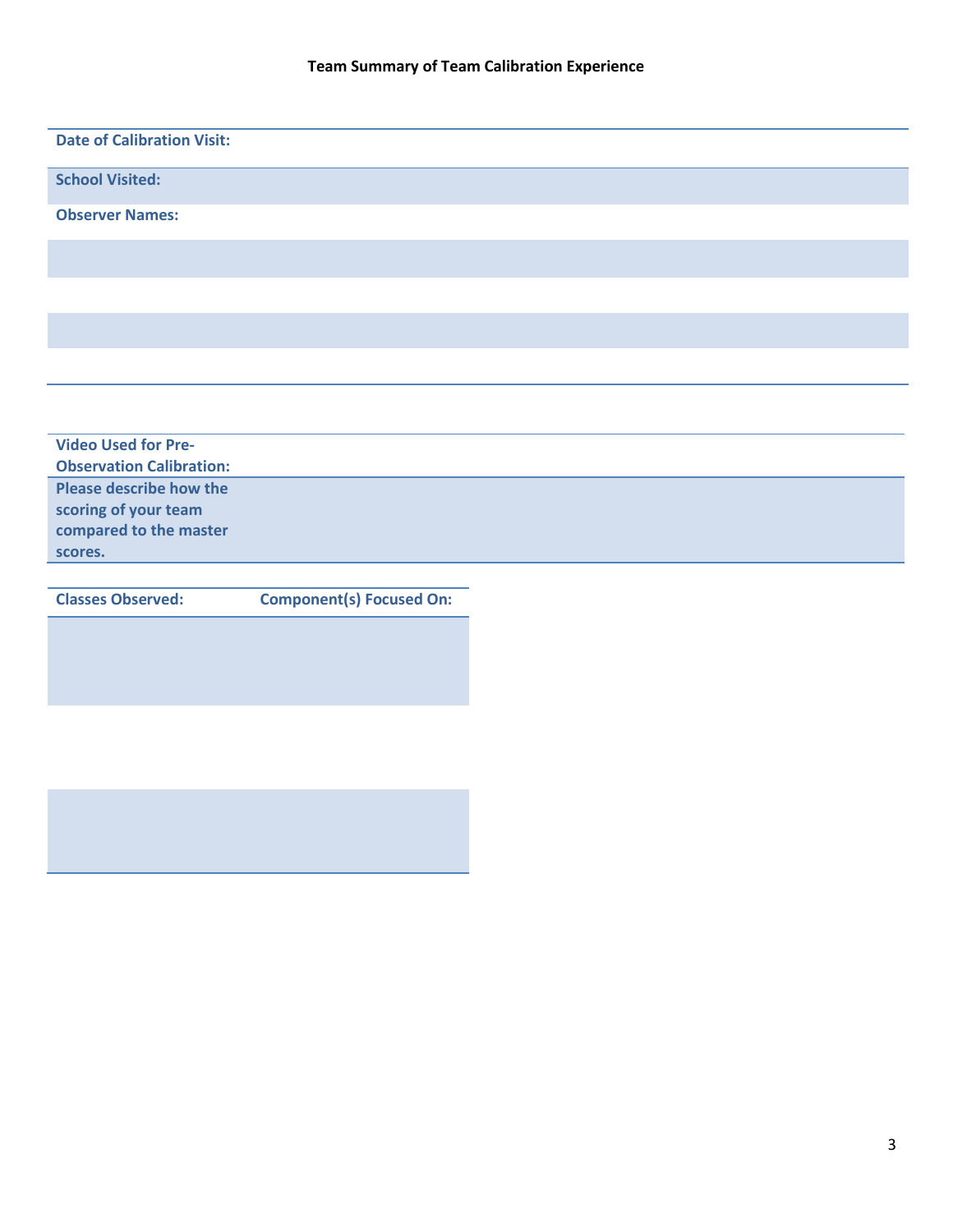| <b>Your Name:</b>                                                                                                                                                                                                                    |  |              |   |   |   |  |
|--------------------------------------------------------------------------------------------------------------------------------------------------------------------------------------------------------------------------------------|--|--------------|---|---|---|--|
| What went well today?                                                                                                                                                                                                                |  |              |   |   |   |  |
| What could be improved<br>upon in this process?                                                                                                                                                                                      |  |              |   |   |   |  |
| On a scale of 1 to 5, with 5<br>being 'perfectly calibrated<br>with the standard scores and<br>each other' and 1 being 'not<br>even remotely calibrated'<br>how calibrated with the<br>standard do you think your<br>team was today? |  | $\mathbf{2}$ | 3 | 4 | 5 |  |
| What evidence justifies the<br>rating above?                                                                                                                                                                                         |  |              |   |   |   |  |
| <b>Describe something you</b><br>learned today.                                                                                                                                                                                      |  |              |   |   |   |  |